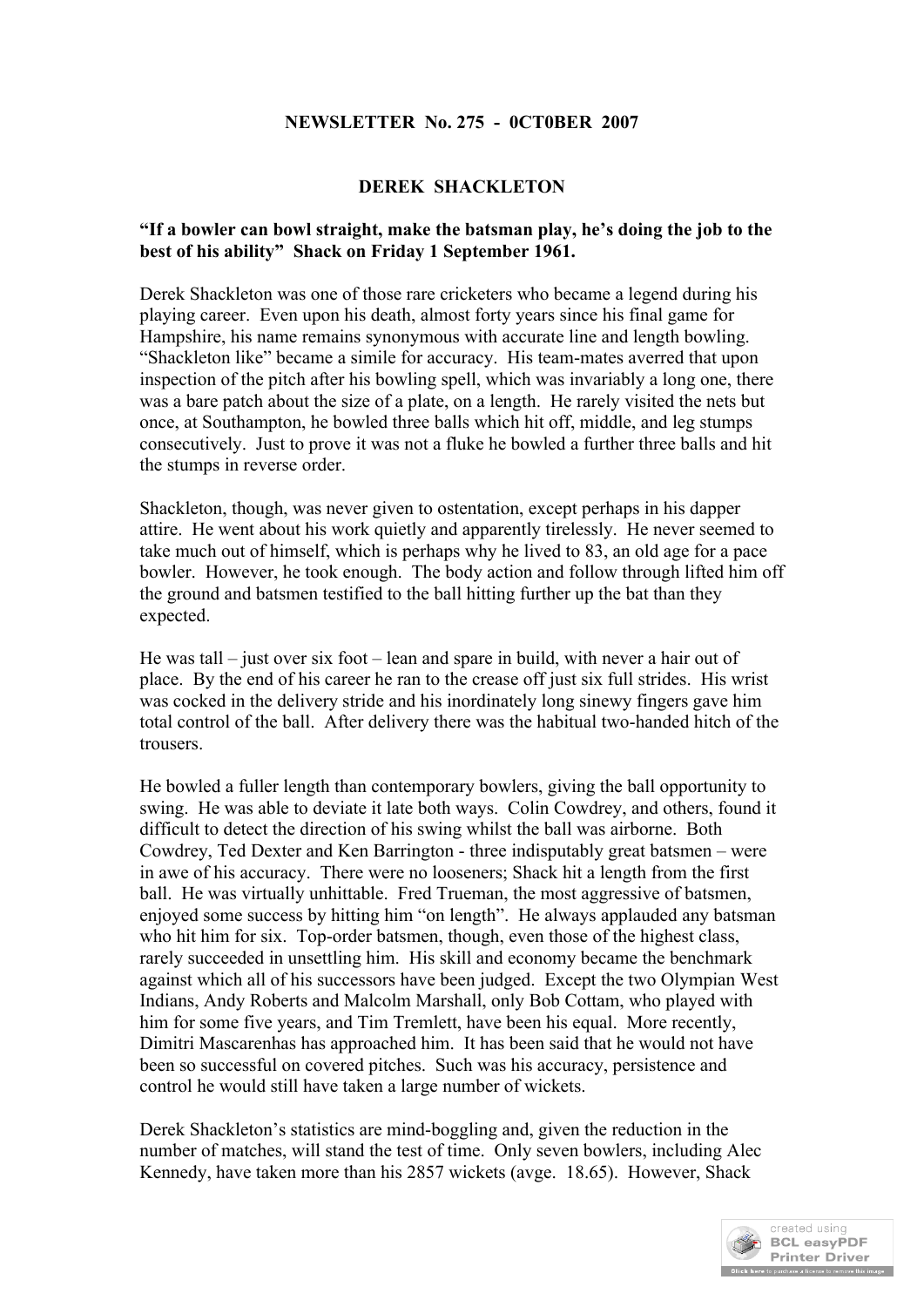shades Kennedy in matches for Hampshire (2669/2549). He played 20 full seasons, and took a hundred wickets or more each time – a unique record. Wilfred Rhodes passed the 100 landmark on twenty-three occasions but they were not in consecutive seasons. He also took more wickets than any other bowler since the Second World War. In seven seasons he was the most worked bowler in the country. On four occasions he was the leading wicket-taker and he was twice the first bowler to a hundred wickets.

It is almost incomprehensible that Shackleton played in only seven Tests. The first was at the start of his career when he suffered the misfortune of facing Everton Weekes and Frank Worrell in full cry as they massacred England's bowlers at Trent Bridge in 1950. However, despite his inexperience, he still conceded only 135 runs in 49 overs. He had also already top scored  $-42 -$  in England's first innings. His next Test was on a spin-bowler's paradise at The Oval against South Africa in 1951. He bowled more meanly on this occasion, his twenty-five overs accruing just 39 runs – an extraordinary effort on a pitch totally unsuited to his style of bowling. He was selected for the ensuing tour of India. He played in the first Test at Delhi and came on as second change! Despite taking more wickets on tour than any other bowler  $-51$ – he was not picked for any of the further Tests. He had taken only three wickets – one in each Test – but had not let England down. In the following years, his comtemporaries were all bowlers of high pace (eg. Trueman, Statham and Tyson) and he must have felt that he would never play Test cricket again.

He proved to be an inspired choice when recalled to the colours at Lord's against the West Indies in 1963 – one almost fit to rank with Cyril Washbrook and Denis Compton against Australia in 1956. The big difference, of course, was that the latter two were experienced Test players. 103 England Tests had elapsed since Shackleton's last appearance.

He was about to participate in one of the greatest of all Tests and a match that he was to regard as the most memorable in which he ever played. On a chilly, grey morning, Frank Worrell won the toss and elected to bat. The match started half an hour late but Conrad Hunte looked as if he intended to make up for last time when he hit Freddie Trueman's first three balls to the boundary. Thereafter, however, he and his opening partner, Easton McMorris, were virtually becalmed. Derek Shackleton exposed their techniques to the most searching of tests. He beat the bat repeatedly. He had Hunte dropped at shortleg, induced the same batsman to edge to slip where it just eluded Cowdrey and Jim Parks, running in front of the wicket, just failed to hold on to a lobbed edge. In a further 31 overs before lunch, the two West Indians had added only a further 34 runs since the dramatic opening salvo. Trueman and Shackleton had delivered bowling Masterclass. After lunch McMorris was dropped in the gulley; again Shackleton was the unlucky bowler. Thereafter, Trueman worked his way through the West Indian batsmen and at the end of the first day their score stood at 245 for six. Shack at that stage remained wicketless – 0 for 75 off 38 searching overs, 17 of which were maidens.

He was to obtain some compensation on the second morning when he wrapped up the innings by taking three wickets in four balls. First, he trapped the obdurate Joe Solomon leg before, then induced Charlie Griffith to edge to slip, and finally, had Lance Gibbs caught at backward short leg by Mickey Stewart. In a rare show of

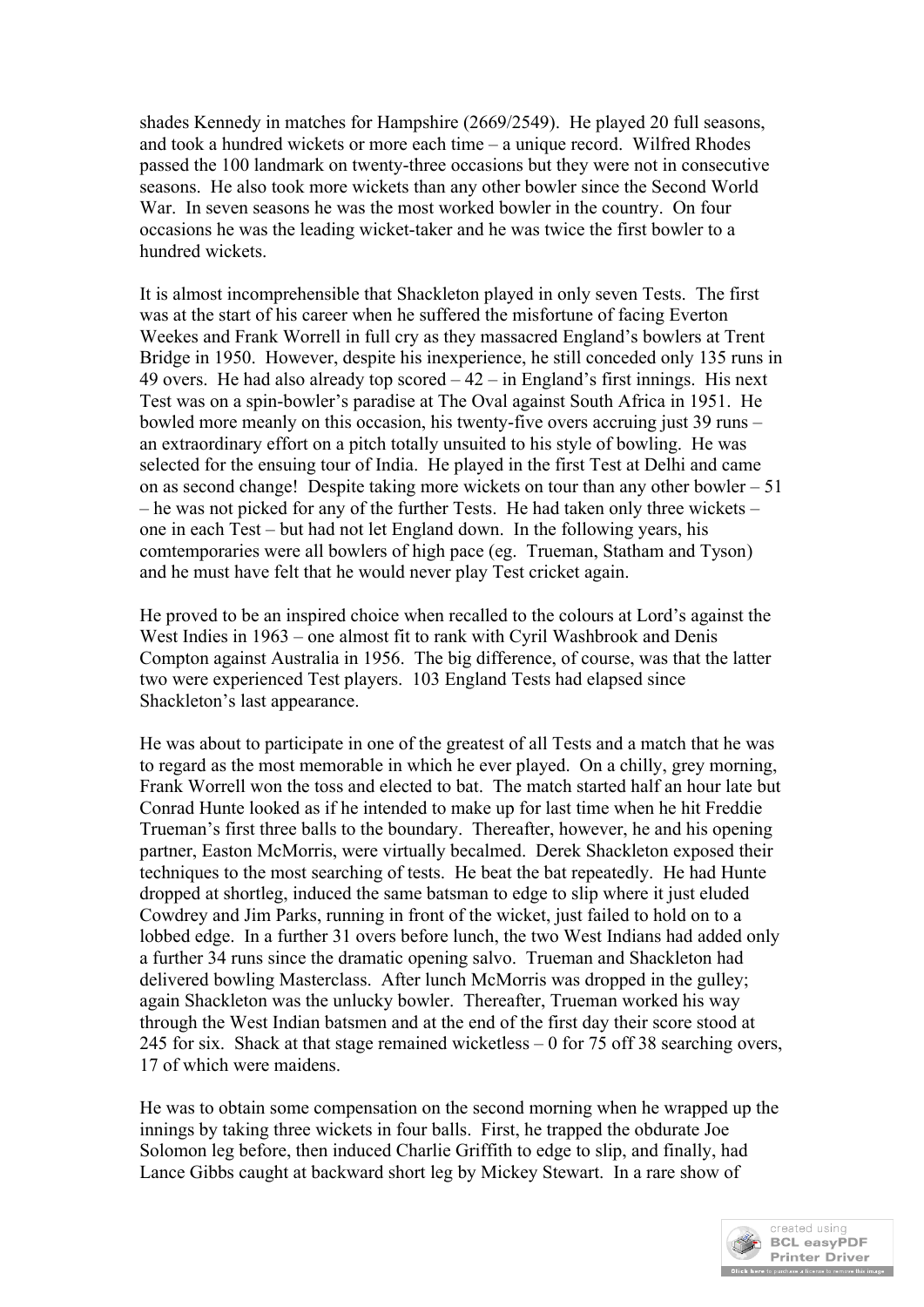emotion, he slapped his thigh in admonishment when he bowled the intervening hattrick ball down the leg side. With his sweater held over his shoulder, the England team insisted he lead them off the field – a wonderful tribute in recognition of his peerless bowling. His final figures were 3 for 93 off 50.2 unrelenting overs. It could easily have been a five-for at much less cost.

Derek Shackleton's contribution to a pulsating contest was only just beginning. He then doggedly contributed with the bat on the following Saturday morning. Whilst he scored only 8, he and Fred Titmus added 23 for the last wicket to bring England within four runs of the West Indies total  $(301 – 297)$ .

He did not have to wait so long for his first wicket in the second innings as he dismissed Hunte early on, caught at slip, and then took the wicket of Rohan Kanhai in similar fashion, during the afternoon. Basil Butcher (133) then played a very fine innings, adding 110 with the elegant Worrell (33). At the start of play on the fourth innings the West Indies appeared to be in the ascendancy but on the Monday morning, Trueman and Shackleton snaffled the last five wickets in less than half an hour.

The latter's victims were Butcher and Griffith. Shackleton had again been a model of economy, as well as penetration, as he took 4 for 72 off 34 overs.

The match ended, of course, after the bravest of innings by Brian Close, and a Herculean bowling spell by Wesley Hall, with Colin Cowdrey walking to the wicket with his arm in plaster. His appearance was prompted by Shackleton being run out by Worrell as David Allen attempted to steal a run to the wicket-keeper Deryck Murray. The sight of the two veterans racing the length of the pitch will always remain in the memory. The bulkier Worrell had a head start and Shackleton only just failed to reach the sanctuary of the crease.

Fred Trueman (11 for 153 Match) and Shackleton had taken 18 of the wickets to fall. Trueman was to enjoy his most productive series, with 34 wickets. However, he owed much to his opening partner's metronomic accuracy at the other end. In the third Test at Edgbaston when England levelled the series, Trueman (7 for 44) destroyed the West Indian batting in the second innings as they were rolled over for just 91. Shackleton's match contribution was 3 for 97 off 38 overs. His wickets were all top-order batsmen – Kanhai, Joey Carew and the incomparable Garfield Sobers. He regarded the great West Indian, along with Peter May and Cowdrey as the best batsmen he faced. He again took top-order wickets – McMorris, Kanhai, Butcher and Solomon - in England's defeat at Headingley.

England recalled Statham for the final Test and Shackleton was required to bowl first change. England's opening bowlers each took three wickets and Shack had to be content with the wicket of Hunte. However, he had provided mean support, conceding 37 runs off 21 overs, on a good batting wicket. He was only truly mastered by Kanhai on the final afternoon when the latter played the most mercurial and enchanting of cameos, striking 77 luminescent runs. Derek Shackleton had taken 15 wickets (avge.34.53) – all but three top-order batsmen against the strongest side of the world. What might he have achieved had he been selected earlier?

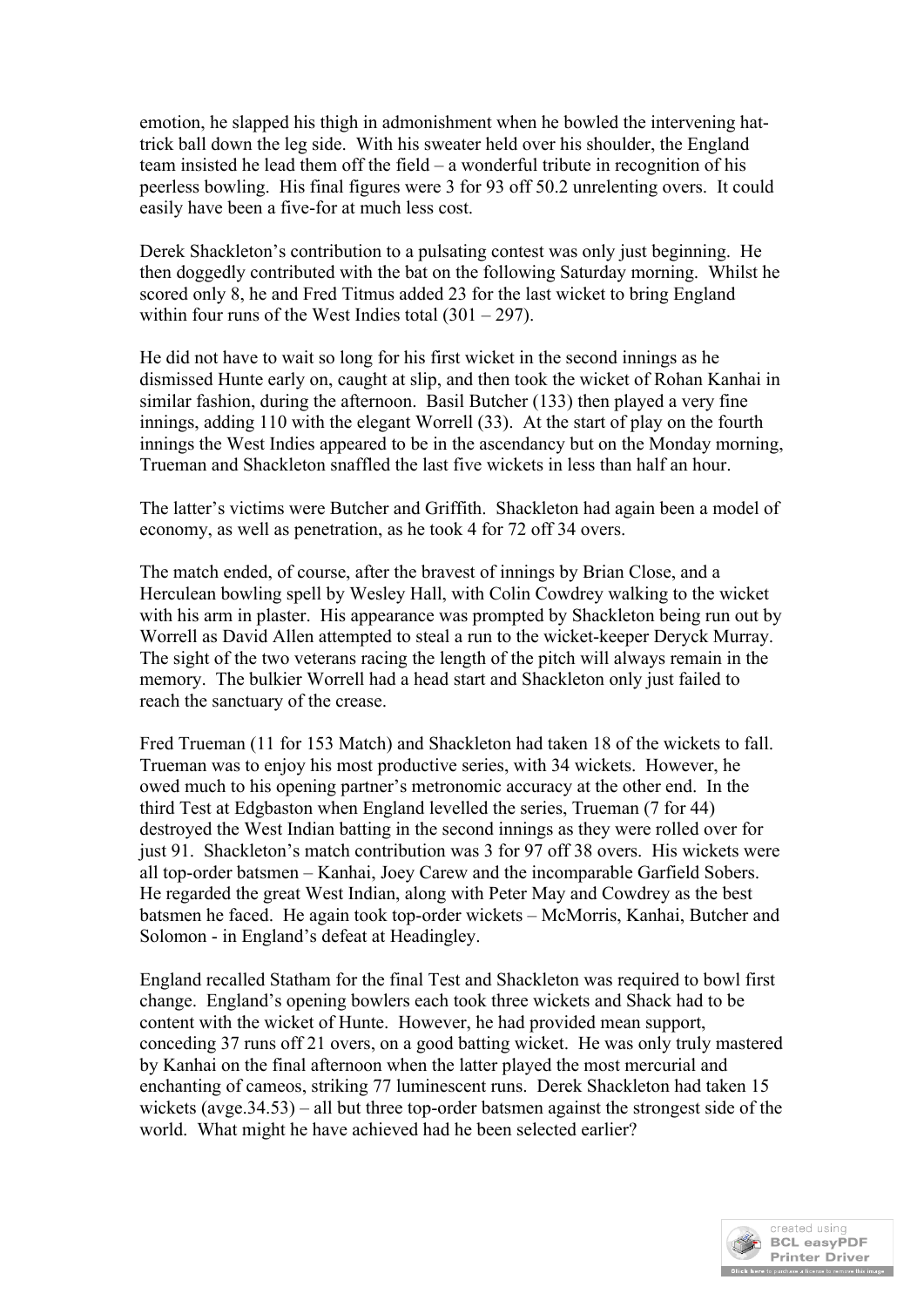Derek Shackleton's time in the limelight had come after fifteen years in the County game. He was born in Todmorden, Yorkshire on 12 August 1924. He showed an early aptitude for the game. By the age of 16, he was playing for Todmorden's first XI in the Lancashire League, but principally as a batsman. However, in 1942 he enjoyed a successful season as a seam bowler before joining the Army. During a period of leave, he ran into Sam Staples, the Hampshire coach, who was scouring the north country for talent. The latter invited him to Southampton for a trial; he spent half-an-hour in the middle but did not hear anything for a while. The County then sent for him again. After another half hour session he was offered a contract for the1947 season at £5 per week, but did not actually join the staff, as a batsman who bowled occasional leg-spin, until July.

After the War, Hampshire's pace bowling resources were in the ageing hands of George Heath and "Lofty" Herman and the County were desperately seeking new blood. The County spotted his seam bowling potential in early season nets in 1948, being particularly impressed by what they regarded as his perfect action, and encouraged him to develop this facet of his game. He only ever received two formal coaching sessions in his life, at Alf Gover's Indoor School, in the following winter.

He made his debut against Cambridge University at Aldershot in June of that year and played his first Championship match at Bath a week later. He ended the season with 21 wickets. Playfair commented on his "lively" bowling.

Thereafter, progress was swift. He claimed a hundred wickets for the first time in 1949, when he also scored over 900 runs and was awarded his county cap, made his Test debut the following year and was selected for a Commonwealth tour of India in 1950-51, in which he played in three "unofficial" Tests. In his two tours of India, which then included Pakistan, he took 100 wickets at an average of 24 – exceptional figures which are firm evidence that he was a bowler who was able to prosper in any conditions against high-quality batsmen.

It was in 1950 that he formed his famed partnership with Vic Cannings. They were the ideal pair; Shack's stock ball at that stage was the in-swinger, though he had perfected the leg-cutter. Cannings bowled natural away swing. The pair were so reliable, and Hampshire's spin resources almost non-existent until the advent of Peter Sainsbury, that in the early 1950's they were inevitably overworked, echoing the fortunes of Alec Kennedy and Jack Newman some thirty years earlier. In 1952, the two bowlers delivered over 2000 overs between them and bowled unchanged against Kent at Southampton.

Shackleton had also started to return some eye-catching bowling figures. He took 9 for 77 against Glamorgan at Newport in 1953 and then in the following season claimed an astonishing 11.1-7-4-8 against Somerset at Weston-Super-Mare. It was a very poor wicket but equally remarkably Cannings failed to take a wicket and the enigmatic Alan Rayment scored a scintillating century. He took 9-59 and 9-81 at Bristol in 1958 and 1959 respectively, before claiming his best bowling figures against Warwickshire at Portsmouth in the following year. The circumstances were again dramatic. Warwickshire were playing for a draw with only 45 minutes remaining. Their score stood at 196 for four. Colin Ingleby-Mackenzie recalled Shack and instructed him to concede a boundary so that he could take the new ball.

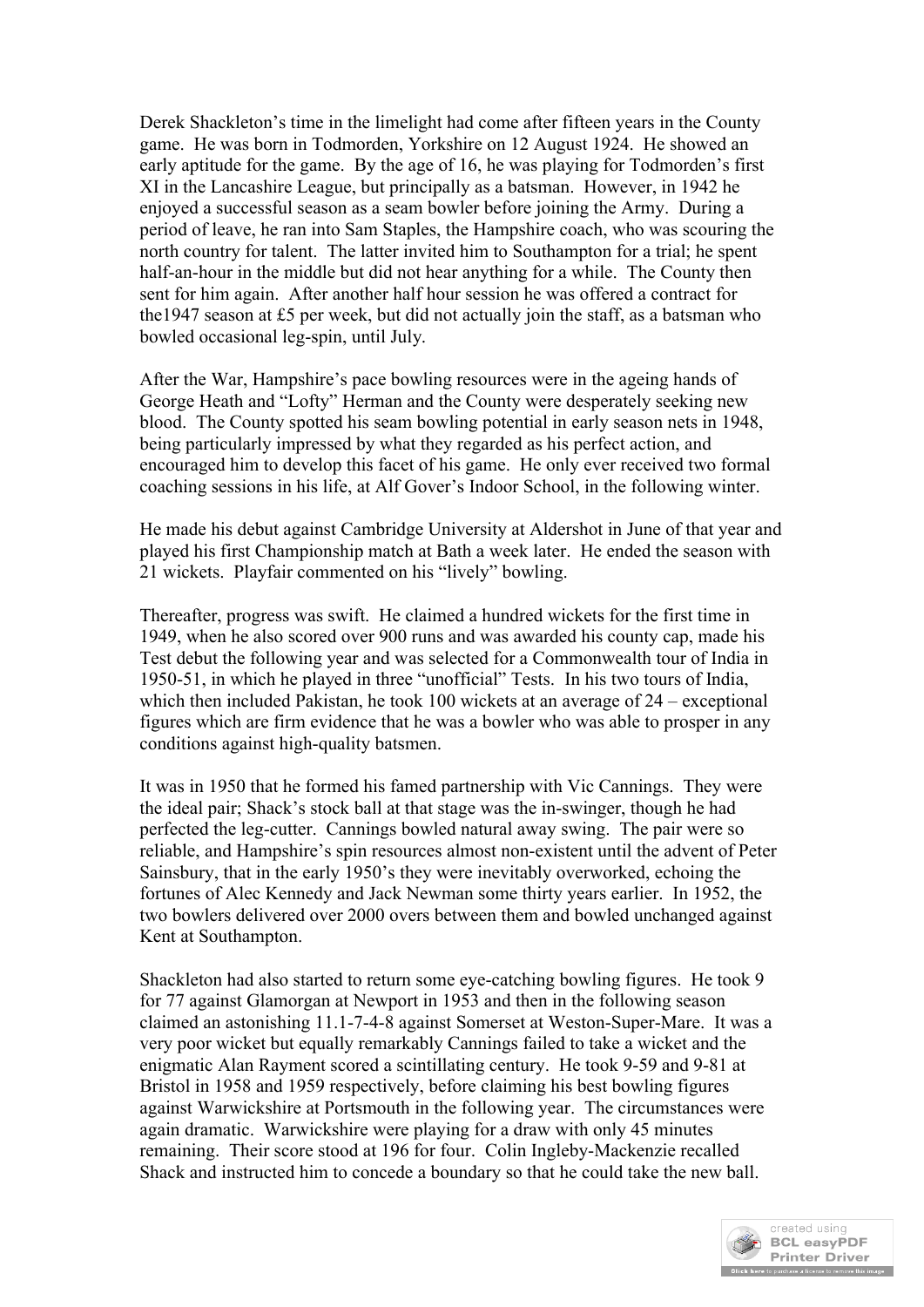Such a request was almost purgatory but the phlegmatic bowler did as he was told, and then proceeded to mop up the Warwickshire innings by taking the remaining six wickets in twenty-six balls without conceding a run.

Derek Shackleton's respect for his flambuoyant Hampshire captain was – and always remained – total and the fusion of their respective gifts, and those of the other members of the team, brought Hampshire's first Championship title in 1961. Shackleton's contribution was 158 wickets (avge. 19.09), and he saved his best for the run-in. Nursing an injured ankle, he took 26 matches in the last crucial five matches. Most importantly, on a slow wicket, he imposed his will on the Derbyshire batsmen on that famous afternoon at Bournemouth when Hampshire attained their ultimate goal. Ingleby-Mackenzie set Derbyshire a target of 252 in 192 minutes. Shackleton left their innings in ruin as in his first eight overs, he took 4 wickets for 8. He eventually ended with 6 for 39. When interviewed by John Arlott in the postmatch celebrations he modestly commented:-

"……..it's one of those things peculiar to the day. The skipper put me on that end and I felt that if I could keep going, bowl at the wickets, make the batsmen play, that was my job done."

The statement of the ultimate professional.

Remarkably, Shack achieved some of his best performances in the remaining years of his career. He was the first bowler to 100 wickets in 1962 and 1964 (at the age of 40) and the leading wicket-taker in 1963, despite playing in four Tests, and 1965. In 1968, his final full season, he claimed five for 58 (in 27 overs) against the Australians.

He was still not quite finished. In the following season he returned to the Championship side for one match against Sussex at Portsmouth. In a memorable swansong, he retained his hold over Hampshire's south coast rivals – he took more wickets against that County than any other – with figures of 23-10-37-2 and 24.5-11- 58-5, as he engineered a victory in his final first-class match. For good measure, he also headed Hampshire's averages in the fledgling Sunday League.

Upon his retirement, he revealed he had sight in only one eye, which made his achievements even more extraordinary. He retained his cricket connections through Minor Counties cricket with Dorset, where he held sway over batsmen when aged 50, umpiring, coaching and maintaining the ground at Canford School, following his son's – Julian – fortunes with Gloucestershire and attending the Annual Hampshire Players' reunion. He also made a memorable appearance, with his biographer, David Matthews, before a packed and attentive audience at the Society's Annual Buffet Supper at the Indoor School at his beloved County Ground in December 1997.

## **Wednesday 17 October 2007 – Meeting**

Those who were present when John Barclay addressed the Society at Portsmouth Rugby Club in November 1988 – how time flies – still maintain he was one of the very best speakers to have graced the top table. In his trademark positive, enthusiastic and erudite style he captivated his audience with a treatise on leadership. He was well